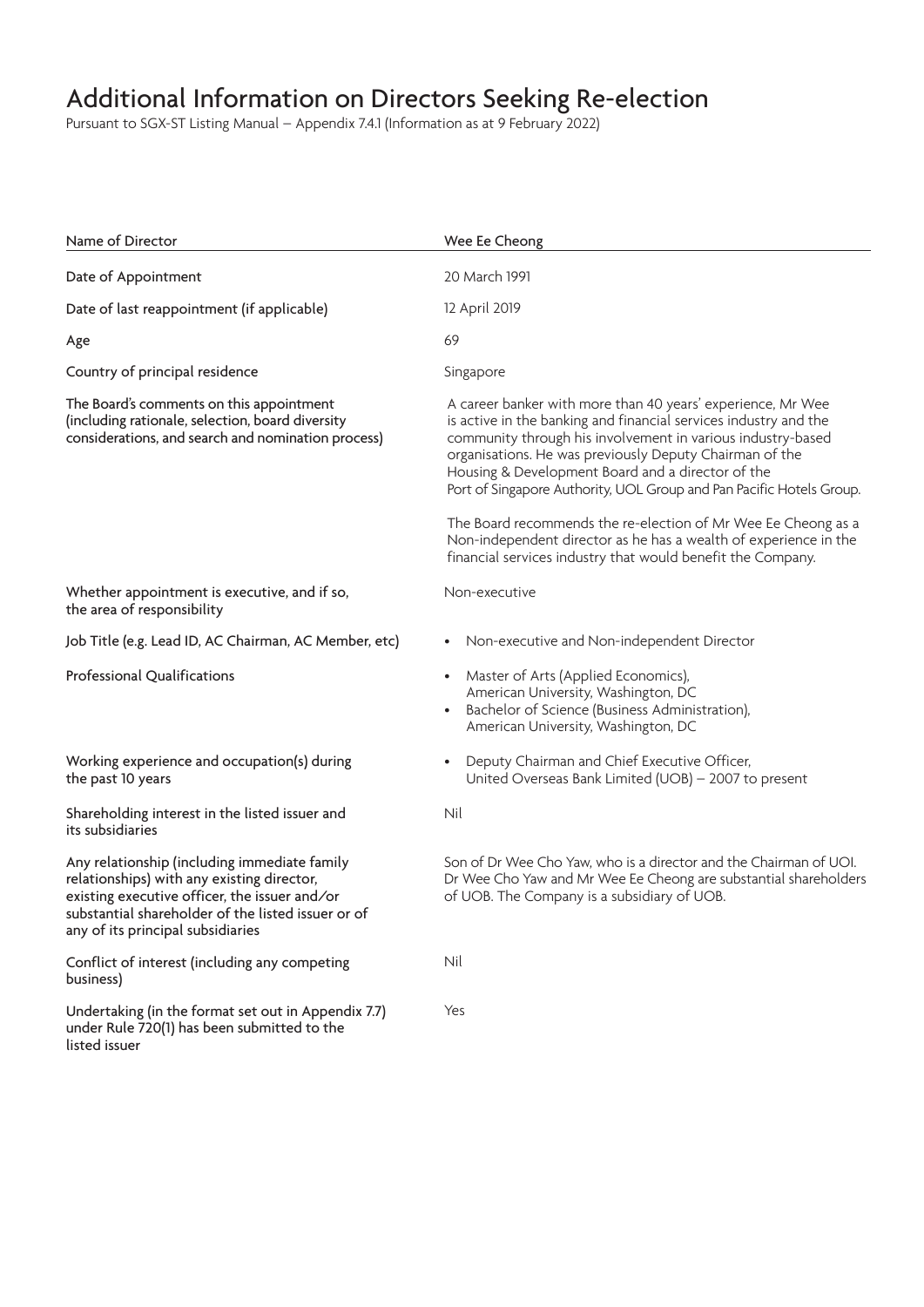Pursuant to SGX-ST Listing Manual – Appendix 7.4.1 (Information as at 9 February 2022)

| Visa AP Senior Client Council (Member) (till March 2020)<br>Far Eastern Bank (Alternate Director) (till May 2018)                                                                                                                                                                                                                                                                                                                                                                                                                                                                                                                                                                                                      |
|------------------------------------------------------------------------------------------------------------------------------------------------------------------------------------------------------------------------------------------------------------------------------------------------------------------------------------------------------------------------------------------------------------------------------------------------------------------------------------------------------------------------------------------------------------------------------------------------------------------------------------------------------------------------------------------------------------------------|
| United Overseas Bank (Deputy Chairman and<br>Chief Executive Officer)<br>United Overseas Bank (China) (Chairman)<br>PT Bank UOB Indonesia (President Commissioner)<br>United Overseas Bank (Malaysia) (Deputy Chairman)<br>United Overseas Bank (Thai) Public Company<br>(Deputy Chairman)<br><b>ASEAN Bankers Association (Director)</b><br>The Association of Banks in Singapore (Chairman)<br>The Institute of Banking & Finance (Vice Chairman)<br>Singapore-China Foundation (Member, Board of Governors)<br>Indonesia-Singapore Business Council (Member)<br>Singapore Chinese Chamber of Commerce & Industry<br>(Honorary Council Member)<br>Nanyang Academy of Fine Arts (Patron)<br>Wee Foundation (Director) |
|                                                                                                                                                                                                                                                                                                                                                                                                                                                                                                                                                                                                                                                                                                                        |

1 "Principal Commitments" has the same meaning as defined in the Code of Corporate Governance 2018.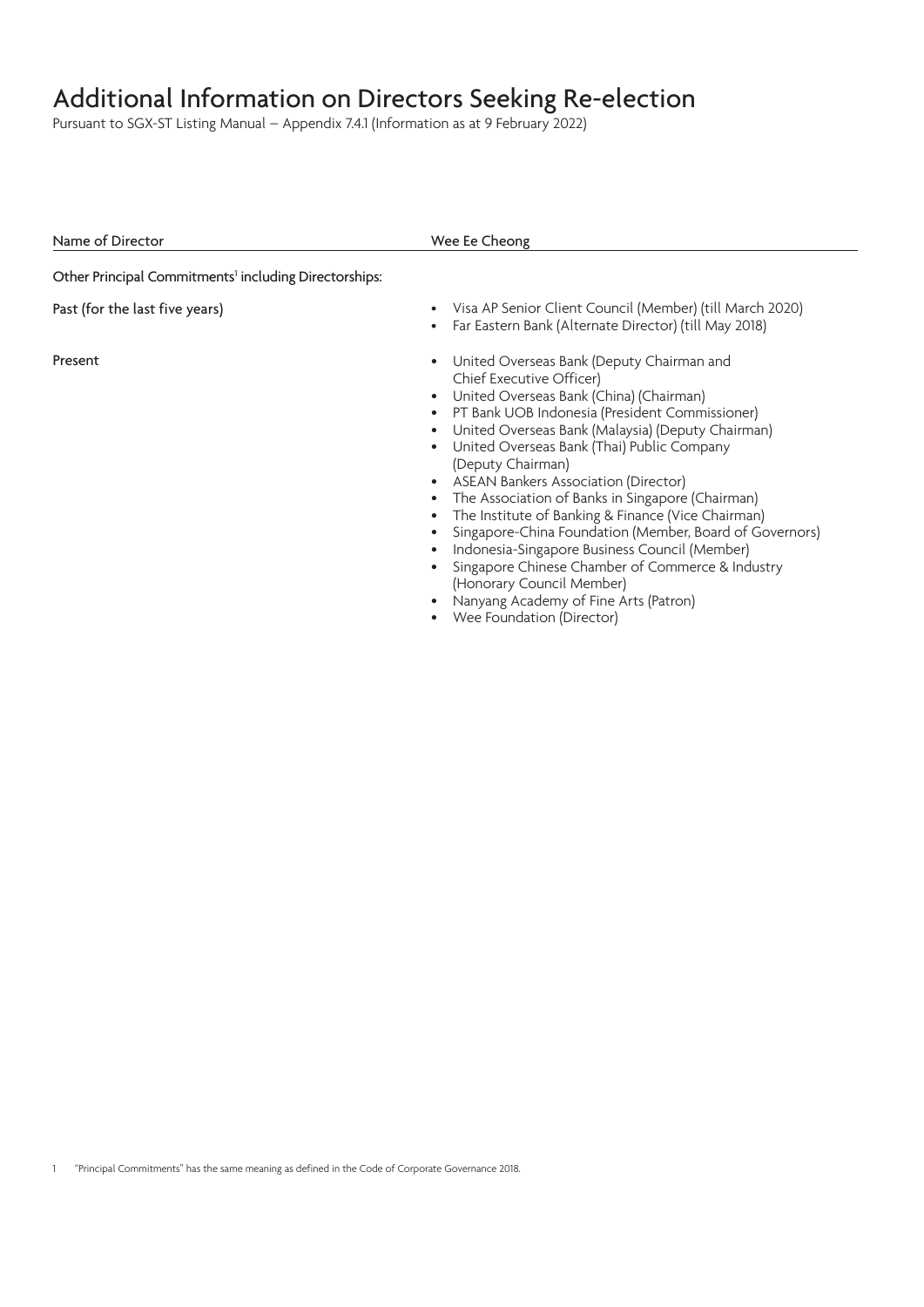| Name of Director                                                                                                                                                                                                                       | Chng Hwee Hong                                                                                                                                                                                                                                                                                                                                                      |  |  |  |
|----------------------------------------------------------------------------------------------------------------------------------------------------------------------------------------------------------------------------------------|---------------------------------------------------------------------------------------------------------------------------------------------------------------------------------------------------------------------------------------------------------------------------------------------------------------------------------------------------------------------|--|--|--|
| Date of Appointment                                                                                                                                                                                                                    | 28 January 2016                                                                                                                                                                                                                                                                                                                                                     |  |  |  |
| Date of last reappointment (if applicable)                                                                                                                                                                                             | 12 June 2020<br>71                                                                                                                                                                                                                                                                                                                                                  |  |  |  |
| Age                                                                                                                                                                                                                                    |                                                                                                                                                                                                                                                                                                                                                                     |  |  |  |
| Country of principal residence                                                                                                                                                                                                         | Singapore                                                                                                                                                                                                                                                                                                                                                           |  |  |  |
| The Board's comments on this appointment<br>(including rationale, selection, board diversity<br>considerations, and search and nomination process)                                                                                     | The Board recommends the re-election of Mr Chng Hwee Hong<br>as he had given wise counsel and sound business advice to<br>the Board and Management.                                                                                                                                                                                                                 |  |  |  |
| Whether appointment is executive, and if so,<br>the area of responsibility                                                                                                                                                             | Non-executive                                                                                                                                                                                                                                                                                                                                                       |  |  |  |
| Job Title (e.g. Lead ID, AC Chairman, AC Member, etc)                                                                                                                                                                                  | Independent Director<br>$\bullet$<br>Chairman of Audit Committee<br>Member of Nominating Committee                                                                                                                                                                                                                                                                  |  |  |  |
| Professional Qualifications                                                                                                                                                                                                            | Bachelor of Science (Hons) in Applied Chemistry,<br>$\bullet$<br>University of Singapore<br>Diploma in Business Administration, University of Singapore<br>Diploma in Management Studies, University of Chicago and<br>Singapore National Productivity Board<br>Graduate Certificate in International Arbitration,<br>$\bullet$<br>National University of Singapore |  |  |  |
| Working experience and occupation(s) during<br>the past 10 years                                                                                                                                                                       | Mr Chng was an Executive Director of Haw Par Corporation prior to<br>his retirement in 2012.                                                                                                                                                                                                                                                                        |  |  |  |
| Shareholding interest in the listed issuer and<br>its subsidiaries                                                                                                                                                                     | 100 UOI ordinary shares                                                                                                                                                                                                                                                                                                                                             |  |  |  |
| Any relationship (including immediate family<br>relationships) with any existing director,<br>existing executive officer, the issuer and/or<br>substantial shareholder of the listed issuer or of<br>any of its principal subsidiaries | Nil                                                                                                                                                                                                                                                                                                                                                                 |  |  |  |
| Conflict of interest (including any competing<br>business)                                                                                                                                                                             | Nil                                                                                                                                                                                                                                                                                                                                                                 |  |  |  |
| Undertaking (in the format set out in Appendix 7.7)<br>under Rule 720(1) has been submitted to the<br>listed issuer                                                                                                                    | Yes                                                                                                                                                                                                                                                                                                                                                                 |  |  |  |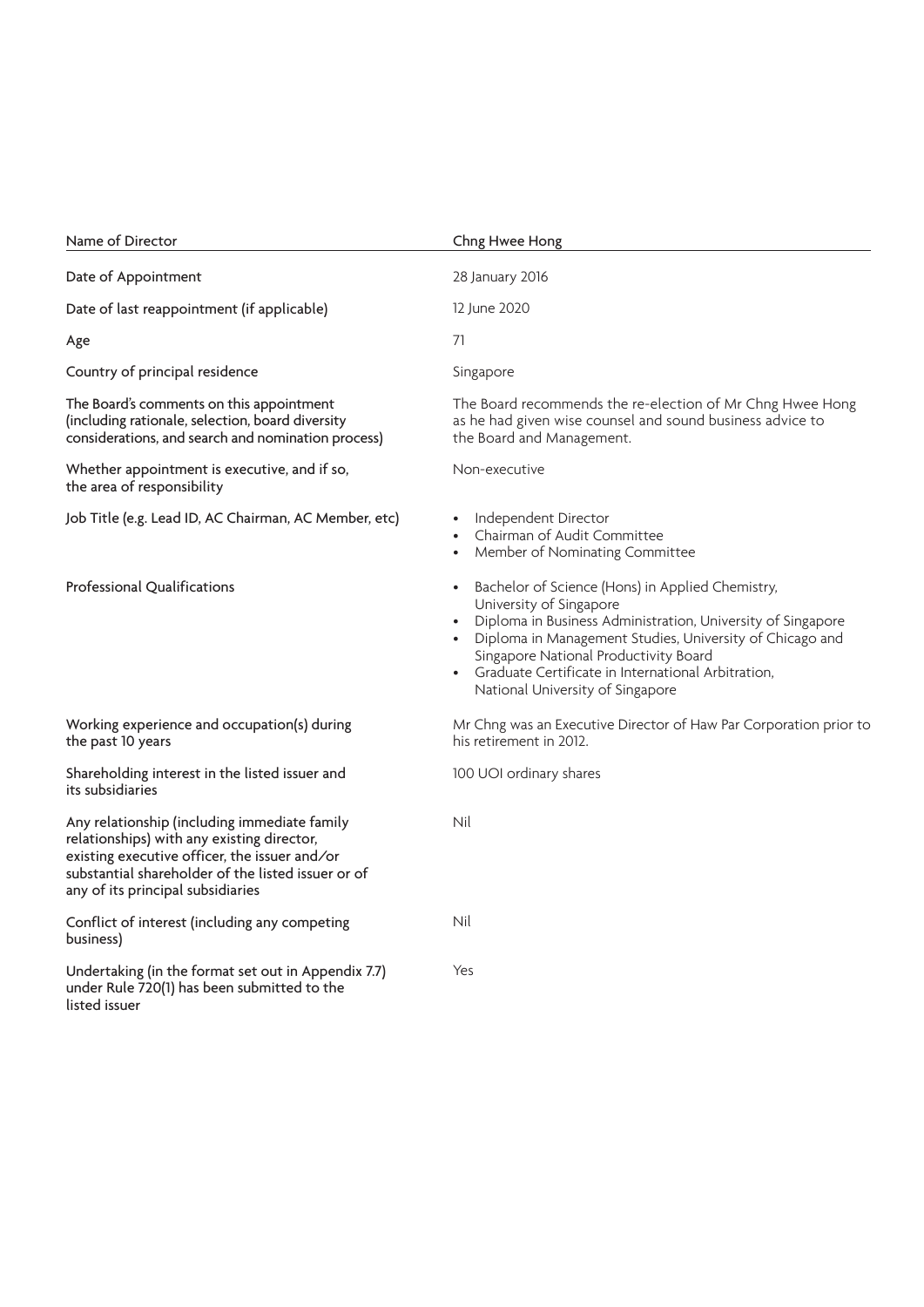Pursuant to SGX-ST Listing Manual – Appendix 7.4.1 (Information as at 9 February 2022)

| Name of Director                                                     | Chng Hwee Hong                                                                                                                                                                                                                                                                                                                                                                         |
|----------------------------------------------------------------------|----------------------------------------------------------------------------------------------------------------------------------------------------------------------------------------------------------------------------------------------------------------------------------------------------------------------------------------------------------------------------------------|
| Other Principal Commitments <sup>1</sup> including<br>Directorships: |                                                                                                                                                                                                                                                                                                                                                                                        |
| Past (for the last five years)                                       | National Council Against Drug Abuse (Member)<br>(till December 2021)<br>Industry & Services Co-operative Society<br>(Chairman, Board of Trustees) (till August 2021)<br>• Yellow Ribbon Singapore (Chairman) (till August 2021)<br>Yuhua Citizens' Consultative Committee (Chairman)<br>(till March 2017)                                                                              |
| Present                                                              | Singapore Land Group (Director)<br>Ministry of Home Affairs - Criminal Law Advisory Committee<br>(Review) (Member)<br>Singapore Prison Service - Drug Rehabilitation Centre<br>Review Committee 1 (Member)<br>Ministry of Social & Family Development<br>- Core Action Team of the Alliance for Action for Caregivers<br>of Persons with Disabilities (Member)<br>Justice of the Peace |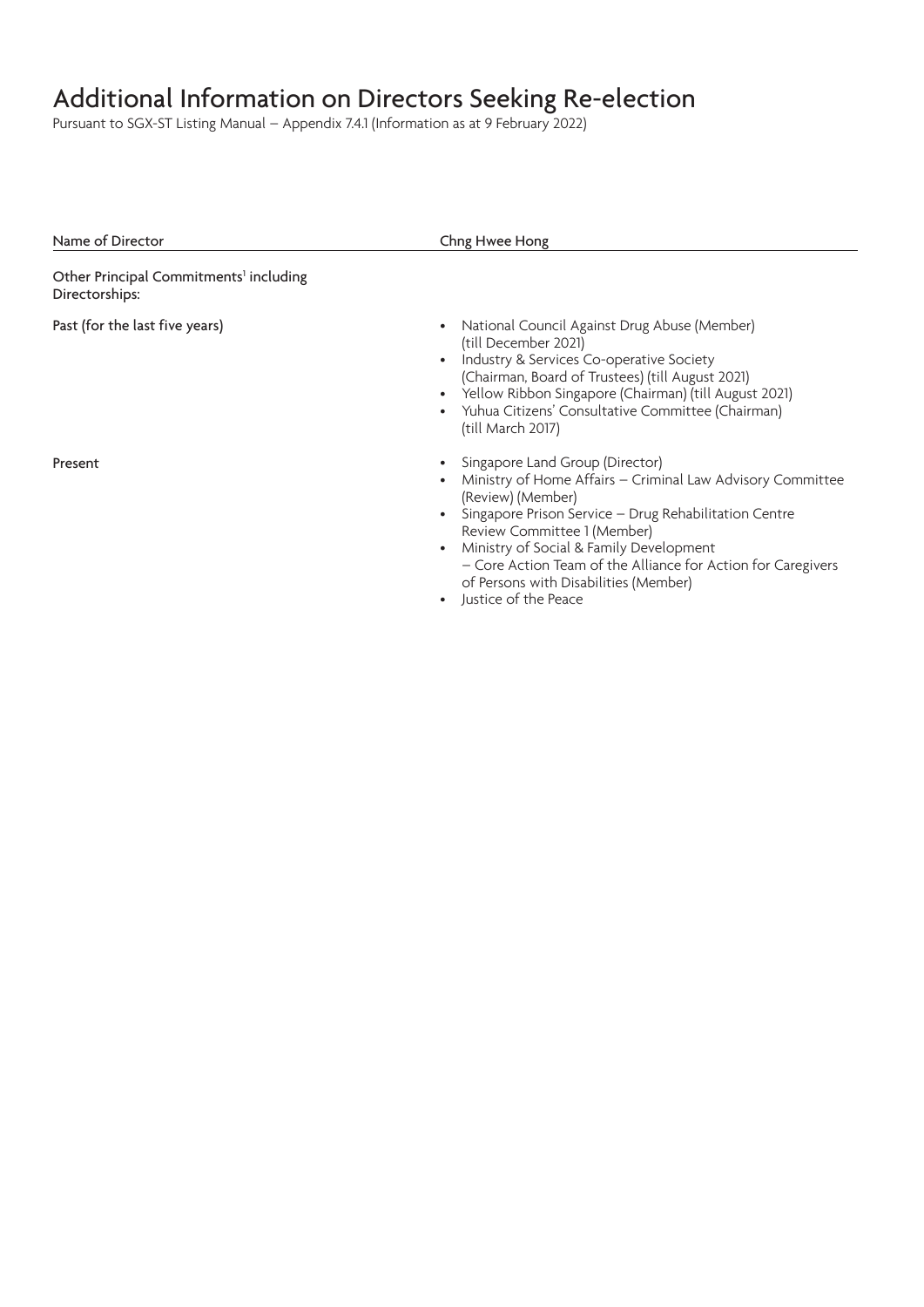| Name of Director                                                                                                                                                                                                                       | Chua Kim Leng                                                                                                                                                                                                                                                                                                                                       |  |  |
|----------------------------------------------------------------------------------------------------------------------------------------------------------------------------------------------------------------------------------------|-----------------------------------------------------------------------------------------------------------------------------------------------------------------------------------------------------------------------------------------------------------------------------------------------------------------------------------------------------|--|--|
| Date of Appointment                                                                                                                                                                                                                    | 1 February 2020                                                                                                                                                                                                                                                                                                                                     |  |  |
| Date of last reappointment (if applicable)                                                                                                                                                                                             | 12 June 2020<br>52                                                                                                                                                                                                                                                                                                                                  |  |  |
| Age                                                                                                                                                                                                                                    |                                                                                                                                                                                                                                                                                                                                                     |  |  |
| Country of principal residence                                                                                                                                                                                                         | Singapore                                                                                                                                                                                                                                                                                                                                           |  |  |
| The Board's comments on this appointment<br>(including rationale, selection, board diversity<br>considerations, and search and nomination process)                                                                                     | The Board recommends the re-election of Mr Chua Kim Leng as<br>he has enriched the Board with his sound, practical approach in<br>regulatory compliance. Mr Chua's financial regulatory background is<br>of great benefit to the Company in its business.                                                                                           |  |  |
| Whether appointment is executive, and if so,<br>the area of responsibility                                                                                                                                                             | Non-executive                                                                                                                                                                                                                                                                                                                                       |  |  |
| Job Title (e.g. Lead ID, AC Chairman, AC Member, etc)                                                                                                                                                                                  | Independent Director<br>Member of Audit Committee                                                                                                                                                                                                                                                                                                   |  |  |
| Professional Qualifications                                                                                                                                                                                                            | Bachelor of Business Administration (Hons),<br>National University of Singapore                                                                                                                                                                                                                                                                     |  |  |
| Working experience and occupation(s) during<br>the past 10 years                                                                                                                                                                       | Mr Chua was formerly the Special Advisor (Financial Supervision)<br>and Assistant Managing Director of the Banking & Insurance Group at<br>the Monetary Authority of Singapore. He was also a member of its<br>Executive Committee where he was involved in policy making and<br>overall oversight of the Authority prior to his departure in 2018. |  |  |
| Shareholding interest in the listed issuer and<br>its subsidiaries                                                                                                                                                                     | Nil                                                                                                                                                                                                                                                                                                                                                 |  |  |
| Any relationship (including immediate family<br>relationships) with any existing director,<br>existing executive officer, the issuer and/or<br>substantial shareholder of the listed issuer or of<br>any of its principal subsidiaries | Nil                                                                                                                                                                                                                                                                                                                                                 |  |  |
| Conflict of interest (including any competing<br>business)                                                                                                                                                                             | Nil                                                                                                                                                                                                                                                                                                                                                 |  |  |
| Undertaking (in the format set out in Appendix 7.7)<br>under Rule 720(1) has been submitted to the<br>listed issuer                                                                                                                    | Yes                                                                                                                                                                                                                                                                                                                                                 |  |  |
| Other Principal Commitments <sup>1</sup> including<br>Directorships:                                                                                                                                                                   |                                                                                                                                                                                                                                                                                                                                                     |  |  |
| Past (for the last five years)                                                                                                                                                                                                         | Sygnum Singapore (Director) (till December 2020)<br>Ternary Fund Management (Director) (till December 2020)                                                                                                                                                                                                                                         |  |  |
| Present                                                                                                                                                                                                                                | Teho International Inc (Director)<br>Casino Regulatory Authority (Director)                                                                                                                                                                                                                                                                         |  |  |

- ICHX Tech (Director)
- Sygnum Bank AG (Director)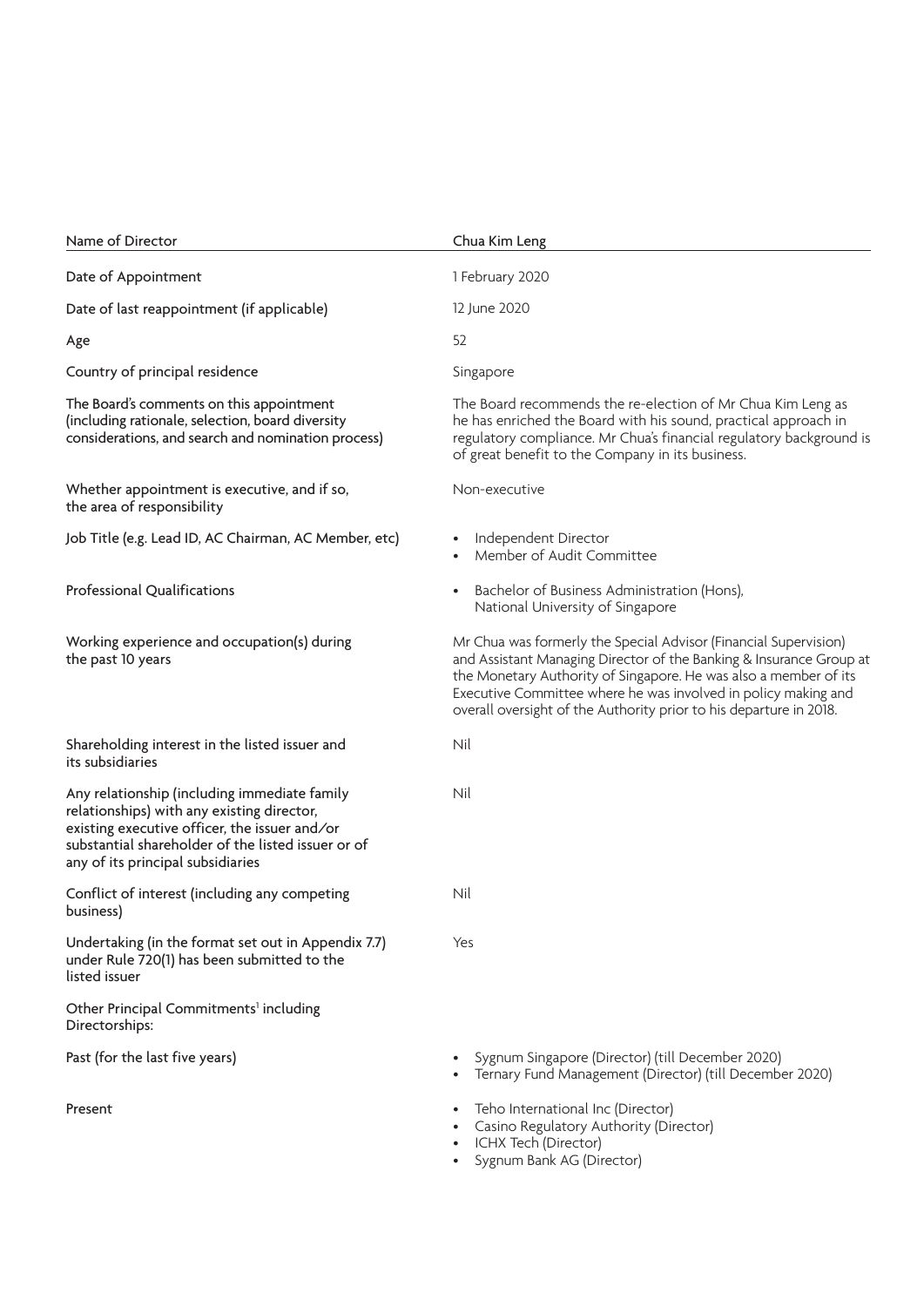Pursuant to SGX-ST Listing Manual – Appendix 7.4.1 (Information as at 9 February 2022)

#### Name of Director: Wee Ee Cheong, Chng Hwee Hong and Chua Kim Leng

#### Information required

Disclose the following matters concerning an appointment of director, chief executive officer, chief financial officer, chief operating officer, general manager or other officer of equivalent rank. If the answer to any question is "yes", full details must be given.

- (a) Whether at any time during the last 10 years, an application or a petition under any bankruptcy law of any jurisdiction was filed against him or against a partnership of which he was a partner at the time when he was a partner or at any time within 2 years from the date he ceased to be a partner? No (b) Whether at any time during the last 10 years, an application or a petition under any law of any jurisdiction was filed against an entity (not being a partnership) of which he was a director or an equivalent person or a key executive, at the time when he was a director or an equivalent person or a key executive of that entity or at any time within 2 years from the date he ceased to be a director or an equivalent person or a key executive of that entity, for the winding up or dissolution of that entity or, where that entity is the trustee of a business trust, that business trust, on the ground of insolvency? No
- (c) Whether there is any unsatisfied judgement against him? No
- (d) Whether he has ever been convicted of any offence, in Singapore or elsewhere, involving fraud or dishonesty which is punishable with imprisonment, or has been the subject of any criminal proceedings (including any pending criminal proceedings of which he is aware) for such purpose? No
- (e) Whether he has ever been convicted of any offence, in Singapore or elsewhere, involving a breach of any law or regulatory requirement that relates to the securities or futures industry in Singapore or elsewhere, or has been the subject of any criminal proceedings (including any pending criminal proceedings of which he is aware) for such breach? No
- (f) Whether at any time during the last 10 years, judgement has been entered against him in any civil proceedings in Singapore or elsewhere involving a breach of any law or regulatory requirement that relates to the securities or futures industry in Singapore or elsewhere, or a finding of fraud, misrepresentation or dishonesty on his part, or he has been the subject of any civil proceedings (including any pending civil proceedings of which he is aware) involving an allegation of fraud, misrepresentation or dishonesty on his part? No

No

- (g) Whether he has ever been convicted in Singapore or elsewhere of any offence in connection with the formation or management of any entity or business trust?
- (h) Whether he has ever been disqualified from acting as a director or an equivalent person of any entity (including the trustee of a business trust), or from taking part directly or indirectly in the management of any entity or business trust? No
- (i) Whether he has ever been the subject of any order, judgement or ruling of any court, tribunal or governmental body, permanently or temporarily enjoining him from engaging in any type of business practice or activity? No